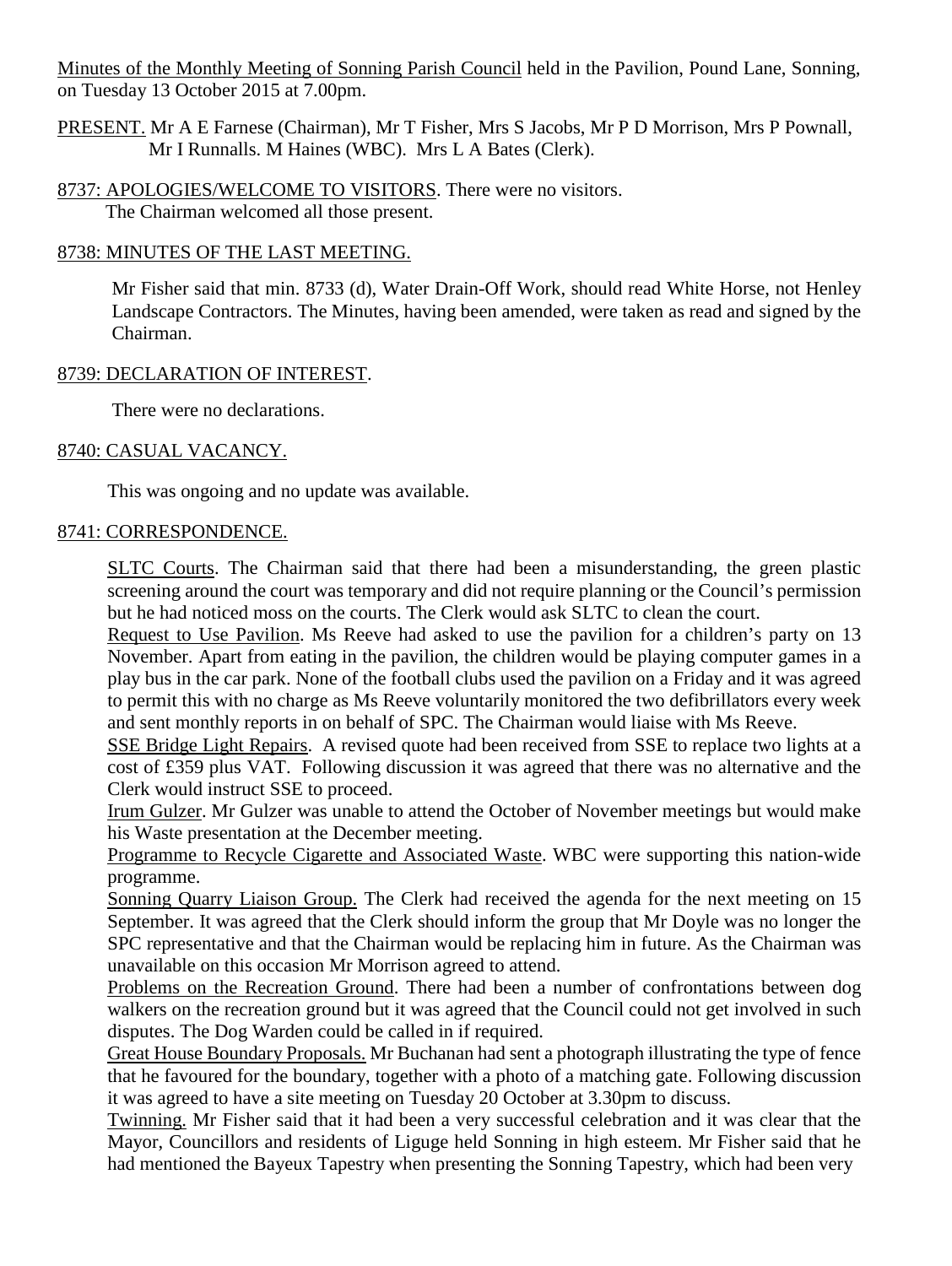### 8741: CORRESPONDENCE.

well received. The tapestry had been remounted and reframed and looked very good. He had invited five past members (two being past Chairman) of SPC and the Clerk to stand with him during the presentation. Mr Fisher said that any scepticism that he might have had prior to the visit had gone completely due to the way everyone had received the English visitors and he was now a convert. The Liguge Council and Twinning Association appreciated that Sonning did not have the same level of funding that they had. Jean Poudou, who had been the Chairman of the Liguge Jumelage for 10 years, was standing down at their next meeting. The Chairman said that his daughter was bringing a bottle of Isla whiskey down as a thank you to Mr Doyle for donating the tapestry. The Clerk would write to thank the Mayor and Monsieur Poudou for their hospitality and had an invoice for the mount, frame and glass.

Berkshire Sports Invoice. The Club had submitted an invoice for SPC's contribution towards repairs to the access road and, as it had been previously agreed, the Clerk should issue a cheque for £100.

# 8742: PLANNING.

Cllr Haines said that the Golf Club application for 17 houses had been robustly refused. The Chairman said this was an excellent decision and WBC had already copied the decision to the Clerk. Cllr Haines said that WBC had invited Mr Geller to put in a planning application for his sculpture on the towpath.

Mr Runnalls went through the planning list, there had been four approvals, 29 Sonning Meadows (F/2014/2444), Biricha, Parkway Drive (F/2015/1242), 15 Sonning Meadows (152290) and the Great House (152129). Currently the government were allowing extensions to be put up without planning permission.

The Chairman said that he had attended the Borough Liaison Group meeting where Cllr Chopping had spoken about WBC buying council houses back from the government. Cllr Haines said this was correct and WBC were currently improving the houses in Phoenix Crescent. The government was encouraging council's to sell their council houses but this meant that replacements were constantly required. All new development now had to contain 35% affordable housing.

**The following applications were on going:** South Lodge Sonning Lane (F/2014/1832): Acre Field, Charvil Lane (F/2015/0235): August Field and Acre Field Charvil Lane (F/2015/0354). 29 Sonning Meadows (F/2014/2444): The Great House at Sonning (F/2015/0283): 32 Sonning Meadows (F/2015/0848): 2 Seagrave Close (**152012**): 9 Glebe Lane (**152000**): Berks County Sports Club Sonning Lane (**152174**): The Great House at Sonning **(152126):** 29 Old Bath Road (**150735**)*.*

**The following applications had been approved**: 29 Sonning Meadows (**F/2014/2444**): Biricha Parkway Drive (**F/2015/1242**): 15 Sonning Meadows (**152290**): The Great House (**152129**).

**The following applications had been refused**. Sonning Golf Club (**150098**):

**The following new applications had been received**. Little Shire Mustard Lane (152478). Erection of a single storey rear extension, double storey side extension to dwelling and conversion of garage into habitable accommodation: Unit 1 Sonning Farm (152363) Creation of a new roof, new exterior cladding, new windows and doors, following prior approval OFF/2015/0723.

### 8743: CONSERVATION AREA ASSESSMENT.

The Conservation Officer, Giles Stephens, had replied to say that stage 1. The Strategic Environmental Assessment (Determination Statement) has been drafted and should go out to consultation for 5 weeks by October. It would go to the Environment Agency, Historic England, Natural England, Parish Councils & neighbouring LPA's. WBC had confirmed that, in their view an SEA was not required for the adoption of the CAA as an SPD. Stage 2. Draft CAA had been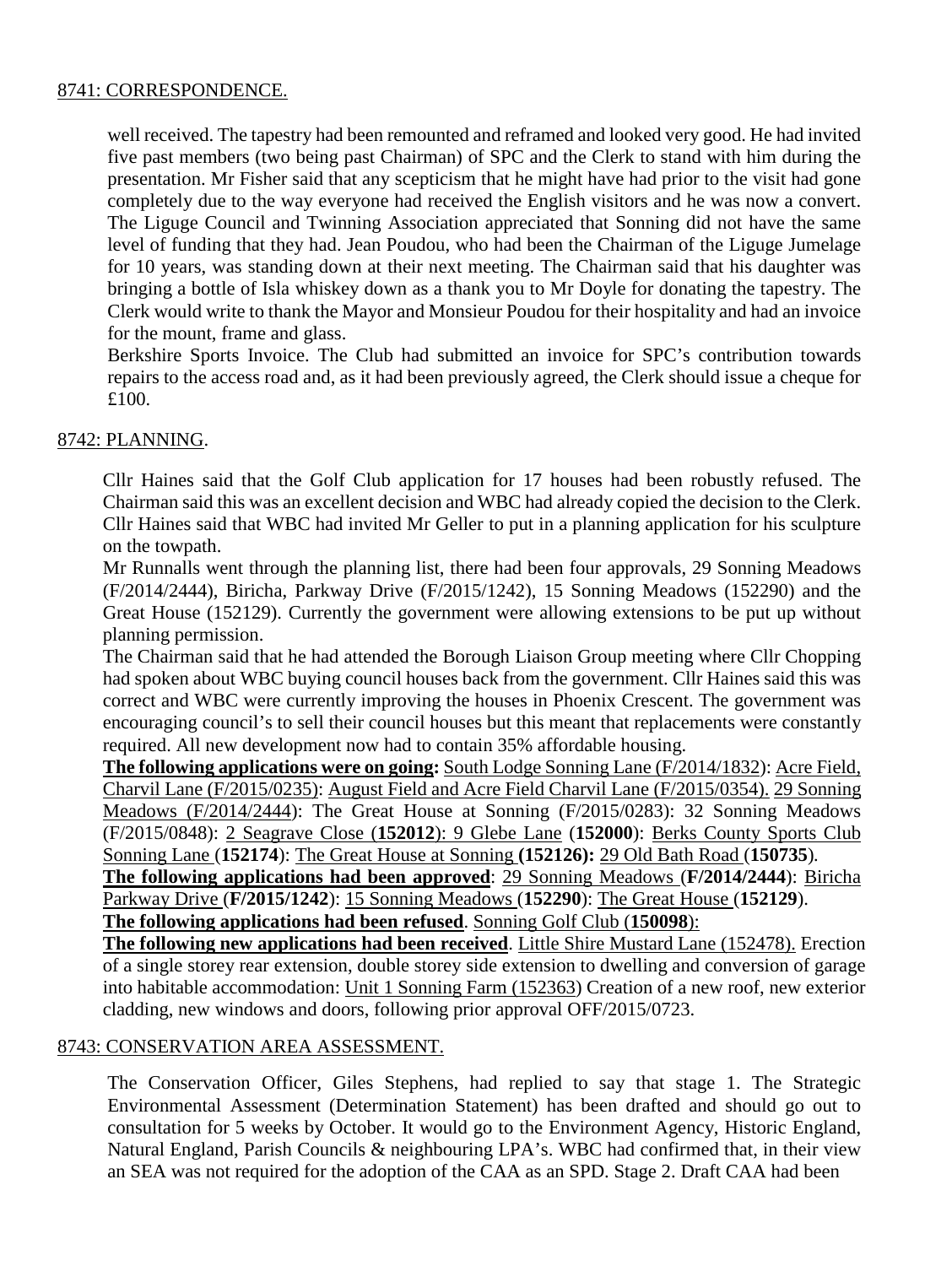### 8743: CONSERVATION AREA ASSESSMENT.

formatted including photos/maps /diagrams and was nearing completion. Stage 3, Public Consultation, WBC hoped to be in a position to begin public consultation by December. This would take a minimum of 6 weeks, but might take longer due to Christmas. Stage 4, Review Responses. Once responses had been reviewed and taken into account, a paper would go to the Executive Committee for adoption. The timing was uncertain, depending on other agenda items, a 2 month lead in time, local elections and might not go to the Executive until June 2016.

#### 8744: QUESTIONS FOR BOROUGH COUNCILLOR.

Cllr Haines said that, after two WBC street lights had fallen down, they had introduced a project to replace their existing lighting and would assist parishes to do the same (at cost). Many existing street lights were a potential risk due to their age. The police should deal with street parking but failed to do so WBC had employed an outside company, if SPC wanted to join the scheme there would be a cost implication. The Chairman said that highways had said that they would install a push button system on the Pound Lane crossing, double yellow lines would take 1 to 1.5 year to introduce.

#### 8745: PARISHIONER QUESTIONS

There were no questions.

#### 8746: WEB SITE.

There was no update.

#### 8747: FINANCE.

a) Payment of Accounts.

Mr Morrison proposed paying the following payments, Mr Runnalls seconded and these were unanimously approved.

| Payments     |        |                             |                        |         |            |            |                |
|--------------|--------|-----------------------------|------------------------|---------|------------|------------|----------------|
| Date         | Cheque | Name                        | Service item           | Gross   | <b>VAT</b> | <b>Net</b> | Committee      |
|              | No.    |                             |                        |         |            |            | Headings       |
| 08 Sept '15  | 100207 | K Trimmings                 | Litter (July)          | 145.83  | 0.00       | 145.83     | Highways       |
| 08 Sept '15  | 100208 | Sonning Landscapes          | Mow Rec. x 1           | 28.00   | 0.00       | 28.00      | Recreation     |
| 08 Sept '15  | 100208 | Sonning Landscapes          | Mow Wharf x 1          | 28.00   | 0.00       | 28.00      | Environment    |
| 08 Sept '15  | 100209 | Henley Landscapes           | Mow Outfield x 2       | 60.00   | 0.00       | 60.00      | <b>SCC</b>     |
| 08 Sept '15  | 100209 | <b>Henley Landscapes</b>    | Mow Field              | 240.00  | 0.00       | 240.00     | Recreation     |
| 08 Sept 15   | 100211 | <b>Community Heart Beat</b> | Defibrillator          | 2020.00 | 0.00       | 2020.00    | Administration |
| 08 Sept '15  | 100212 | Thames Water                | Square                 | 50.98   | 0.00       | 50.98      | <b>SCC</b>     |
| 08 Sept '15  | 100212 | Thames Water                | Pavilion               | 142.65  | 0.00       | 142.65     | Pavilion       |
| 08 Sept '15  | 100212 | <b>Thames Water</b>         | Allotments             | 60.61   | 0.00       | 60.61      | Amenities      |
| 23 Sept '15  | 100213 | <b>Henley Landscapes</b>    | Mow Outfield           | 60.00   | 0.00       | 60.00      | <b>SCC</b>     |
| 23 Sept '15  | 100213 | <b>Henley Landscapes</b>    | Mow Field              | 240.00  | 0.00       | 240.00     | Recreation     |
| 23 Sept '15  | 100214 | Scribe                      | <b>Finance Licence</b> | 234.00  | 39.00      | 195.00     | Administration |
| 30 Sept '15  | 100215 | Mazars                      | <b>Annual Audit</b>    | 240.00  | 40.00      | 200.00     | Administration |
| 30 Sept '15  | 100216 | Sonning Landscapes          | Mow Wharf              | 28.00   | 0.00       | 28.00      | Environment    |
| 30 Sept '15  | 100216 | Sonning Landscapes          | Mow Rec. x1            | 28.00   | 0.00       | 28.00      | Recreation     |
| 30 Sept. '15 | 100216 | Sonning Landscapes          | Trim around lights     | 30.00   | 0.00       | 30.00      | Highways       |
|              |        |                             | <b>Months Total</b>    | 3636.07 | 79.00      | 3557.07    |                |

September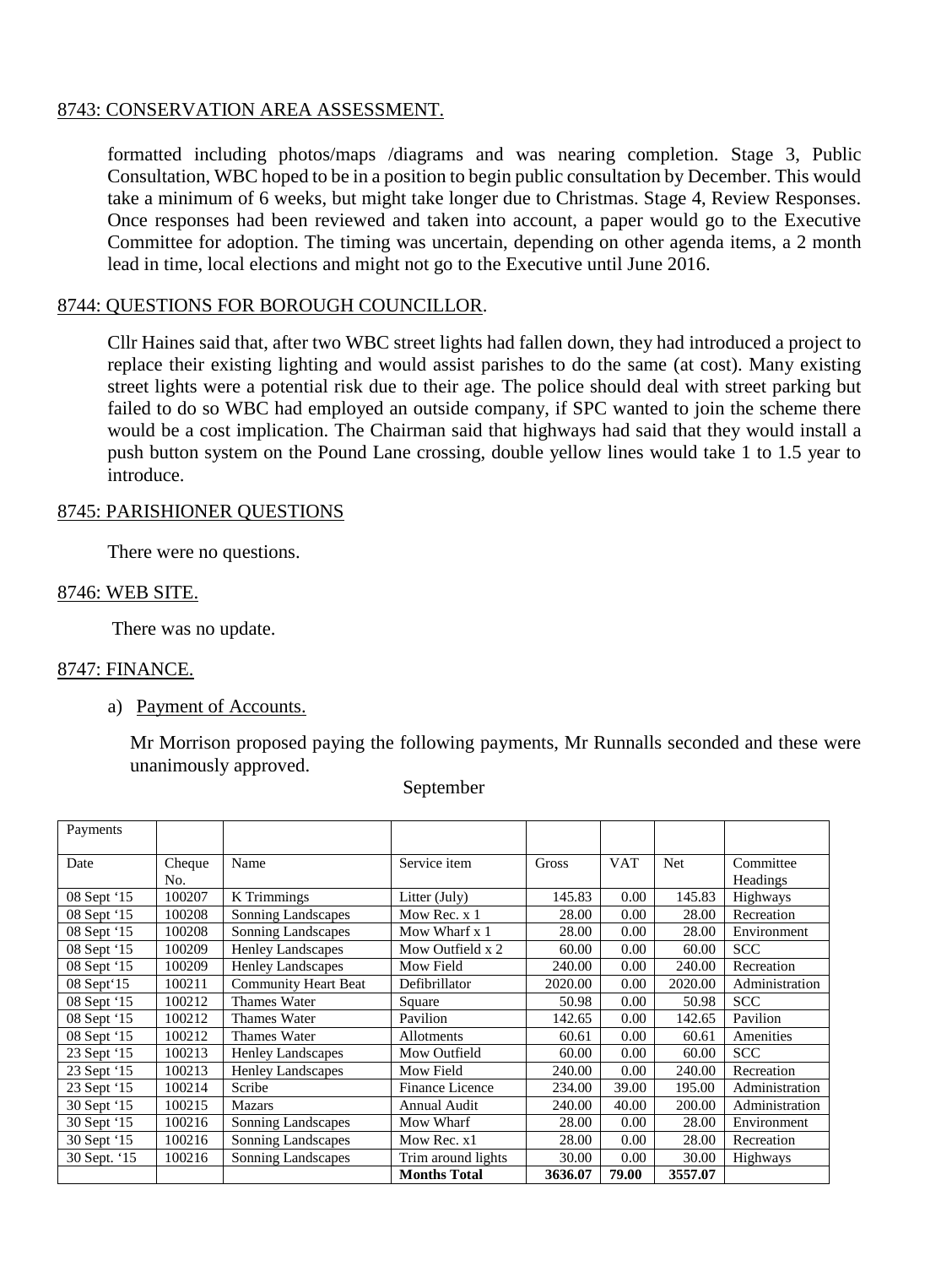## 8747: FINANCE (Cont'd).

- b) Report. The finance report would be available at the next meeting.
- c) Twinning Presentation. This had been reported under correspondence.

## 8748: HIGHWAYS.

In the absence of Mr Evans there was no report.

Mr Fisher and Mrs Jacobs had attended the Eye and Dunsden Parish Council meeting where a representative from OCC had given a presentation on the Playhatch Road. OCC were proposing to raise 200 metres of the road by 1 ft., at a cost of £5-£10M, following the heavy flooding, which had caused a lot of disruption. The works would not take place until April 2016. Mrs Jacobs said there was a lot of pollution in Thames Street, the Clerk would check to see if WBC would provide a monitor. In reply to a question about speed in Pound Lane Cllr Haines said that WBC did not have funding for speed cameras. The Chairman agreed to remove the damaged bollard at the Liguge Way entrance.

## 8749: RECREATION AND ENVIRONMENT W.G.

- a) Report. Mrs Pownall had found replacement light bulbs, which had proved to be suitable, and would purchase a small supply.
- b) Safety Checks. Mrs Pownall would check the exercise machines the following day and the Chairman had checked the play equipment.
- c) Water Drain-Off Work. Mr Fisher had spoken with the adjoining landowner about the boundary ditch. The ditch ran into a small channel running down Liguge Way, which was blocked. This needed to be cleared so the water could run freely before any assessment could be made. Interestingly the land behind Beech Lodge was dry and Verti-draining had made a difference to the water levels on the field. Once the channel had been cleared it should be possible to assess which way the water flowed, from where and where to. Clearing the drain seemed to be a good simple way of achieving this was agreed. The Chairman would ask Thames Water for a quote to put a camera down the channel.
- d) Pavilion Drain Works. This was ongoing.
- e) Quotes for the Playground. This could not be progressed until a decision was made about relocating the large orange swing.
- f) Quote for Wharf Works. Although it had been agreed that most of the work might be carried out it had been agreed that alternative quotes were required before progressing.
- g) S&SE Society Request for Cycle Racks. The Society had asked if they could install cycle racks near the entrance gates. This was agreed in principle but details and a suitable position would need to be agreed.
- h) Dog Fouling. Mrs Pownall was arranging to purchase suitable signs, together with posts as required.

### 8750: NEWSLETTER.

Following discussion it was agreed that a small format (1 x A4 double sided) would be sufficient. All contributions to be with Mrs Pownall by the first week in November.